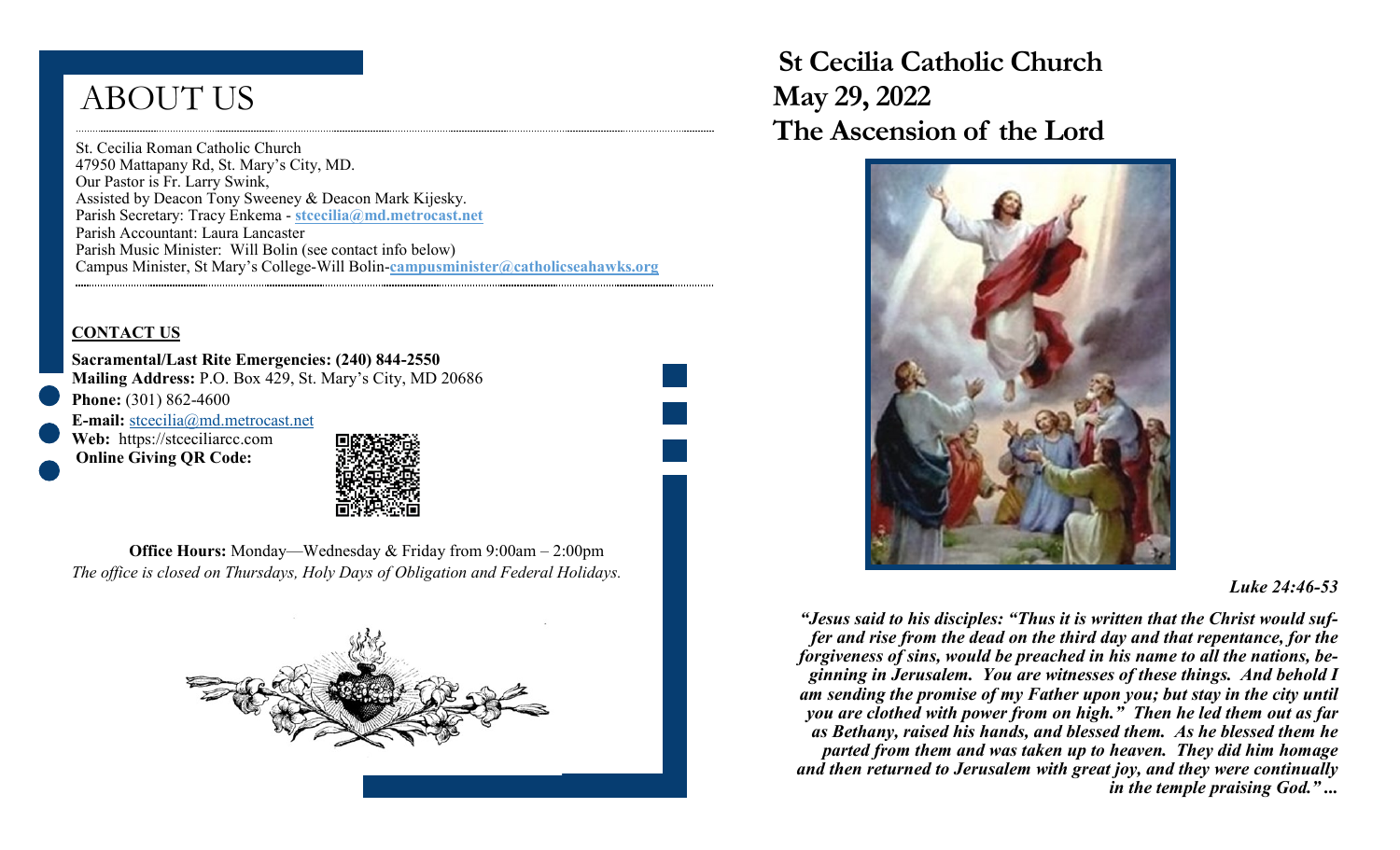#### **Please remember all who have asked for our prayers:**

Buster Adams, Janet Golloly, Rhea Cosgrove, Anita Tate, Peggy Barickman, James Thompson, Cecilia Plymale, Mary Destefano, Joseph and Kathleen Notoro, Gerald Adkinson, Virginia Alice, Ernie, Kristin Austin, Jim Ballantine, Ivan Barnes, Joyce Bean, Cathy Bush, Carla and Adam, Annie Carroll, Ted Carroll, Francis Carroll, Robert Carter, Steven Carter, Colleen Clair, Nancy Cotter, Judy Collins, Debi Clark, Joey Cosgrove, Jack Cullison, Celia DeVoe, Erica Dingle, Ed Dishman, Eileen Garvey, Mary Glynn, Mary Gorman, Hannah Gravelle, Jeff Harris Family, James Hensley, John Jovan, Bambi Kwiatkoski, Lynn, John Lolli, Adam Lumpkins, Helen Lococo, Shirley D. Major, Dennis MacQuilliam, Bill Morris, James Morris, Eileen Peterson, Angie Prucha, Bill Rayle, Don Robinson, Frances Reddix, Clarence Rose, Ellen Rose, Jacob Remis, Joel Rivera, Kimberly Sariego, Tiny Taylor, John F. Thompson, Kurt Unangst, Susan Windburn, Lisa, Donna Burriss, Elaine McNeil, Tara Sewell, Doris Rose Yates, James Young, Eva Butler, Francis Birch, Evan Beck, Michael Hammett Jr., Andrew Farrand, Bernie & Mary Jean Goldsborough.

**We thank God for the many people He has healed, bodies, minds,** *and* **souls.**

#### **Mass Intentions for May 28 – June 4**

| Saturday  | 4:30 PM | For peaceful repose of the soul of <b>Deborah Binder</b> .        |
|-----------|---------|-------------------------------------------------------------------|
| Sunday    | 8:00 AM | For the intentions of our parishioners.                           |
| Monday    | 7:30 AM | For the intentions of Greg Basiliko.                              |
| Tuesday   | 7:30 AM | For the intentions of Vinnie Basiliko.                            |
| Wednesday | 7:30 AM | For the peaceful repose of the soul of <b>Merci Ruiz Carroll.</b> |
| Thursday  | 7:00 PM | For the intentions of <b>Deacon Matt Laidley.</b>                 |
| Friday    | 7:00 PM | For the intentions of <b>Deacon Jim Tittinger.</b>                |
| Saturday  | 8:00 AM | Mass at St Peter Claver.                                          |



**Morning Offering:** O Jesus, through the Immaculate Heart of Mary, I offer you my prayers, works, joys, and sufferings of this day. For all the intentions of Thy Sacred Heart, in union with the Holy Sacrifice of the Mass throughout the world, in reparation for my sins, for the reunion of Christendom and for the Holy Father's intentions of the month.

**June: Families:** We pray for Christian families around the world; may they embody and experience unconditional love and advance in holiness in their daily lives.

#### **Mass & Confession Time**

| Saturday Vigil           | 4:30 PM                                                        |
|--------------------------|----------------------------------------------------------------|
| <b>Sunday Morning</b>    | 8:00am                                                         |
| <b>Weekday Mass</b>      | Monday - Friday 7:30am                                         |
| <b>Daily Adoration</b>   | Monday - Friday 6:00am $-$ 7:15am; Monday 4:00pm $-$ 6:00pm    |
| <b>Weekly Rosary</b>     | Tuesday 6:30pm                                                 |
| <b>Weekly Confession</b> | Saturdays $3:00 \text{pm} - 4:00 \text{pm}$ and by appointment |

#### **Latin Mass at St Cecilia -** Mondays at 6:00pm with Adoration beginning at 4:00pm **Spiritual Direction** - Available at St Cecilia's on Mondays from 4:00 – 5:30pm. Please see the Parish website for links to sign up.

#### **Those who help prepare for and present the Mass each weekend:**

**Masses:** June 4, 4:30pm Saturday June 5, 8:00am Sunday **Readers:** Angie & Pat Collins Bernie Goldsborough

**Ushers:** Brian Tarleton & Walter Carroll Bernie Goldsborough, James Fenwick & Alex Pulliam

**Decorations:** Barbara Bowman

### **Anima Christi Retreats**

Great resource for public and private retreats along with a vast library of lectures and literature to aid in your spiritual growth.

[animachristiretreats.org](https://www.animachristiretreats.org/) 

#### **Next Week's Readings Pentecost**

- Gen. 11:1-9/Acts 2:1-11
- ◆ Psalm 104:1,24, 29-30, 31,34
- Rom. 8:22-27/1 Corin. 12:3b-7, 12-13
- Gospel: John 7:37-39/John 20:19-23

**There will be a second collection for the Father's Day Novena.**